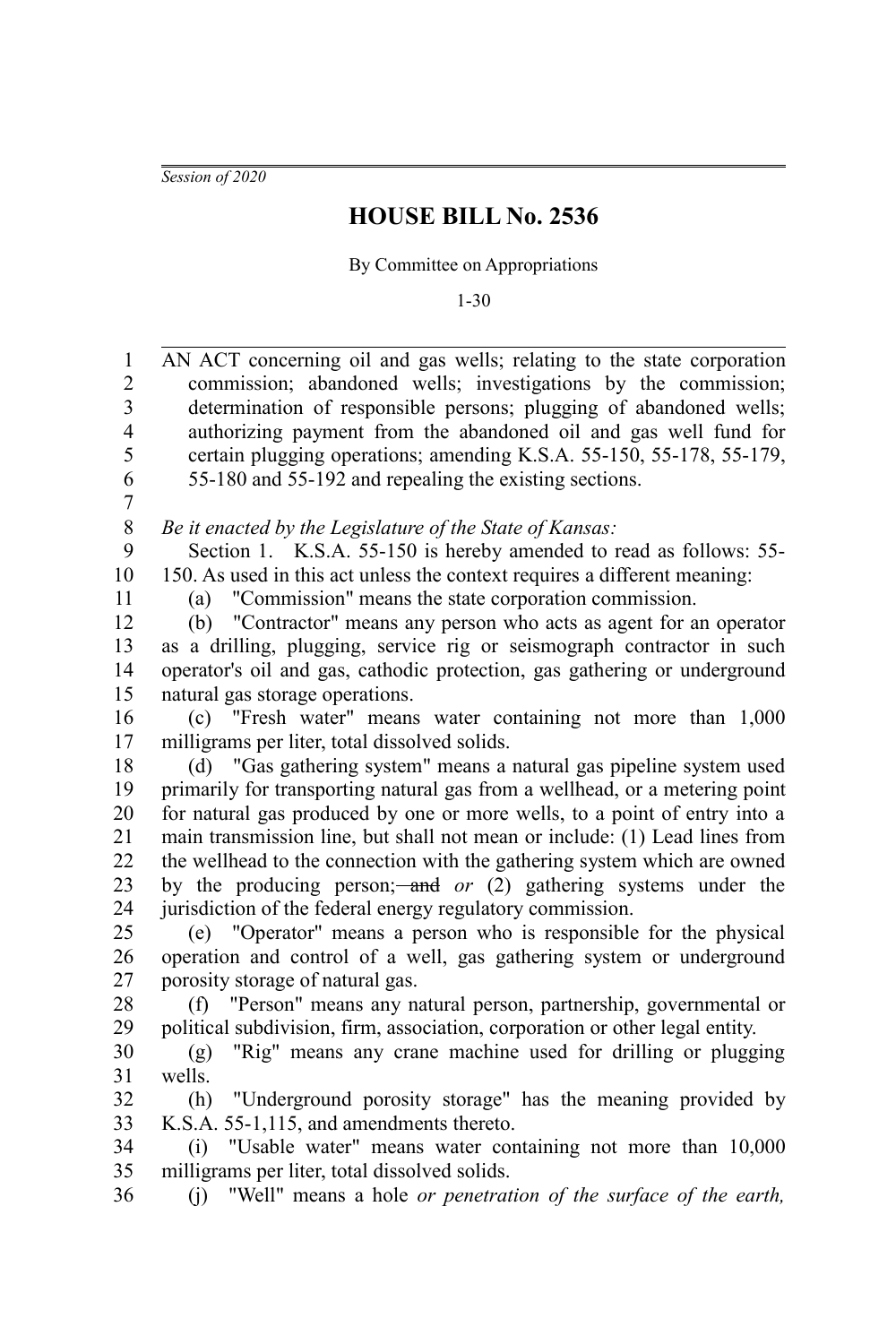drilled or recompleted for the purpose of: 1

(1) Producing oil or gas;

(2) injecting fluid, air or gas in the ground in connection with the exploration for or production of oil or gas; 3 4

(3) obtaining geological information in connection with the exploration for or production of oil or gas by taking cores or through seismic operations; 5 6 7

(4) disposing of fluids produced in connection with the exploration for or production of oil or gas; 8 9

(5) providing cathodic protection to prevent corrosion to lines*, tanks or structures*; or 10 11

12

2

(6) injecting or withdrawing natural gas.

Sec. 2. K.S.A. 55-178 is hereby amended to read as follows: 55-178. Any person who has reason to believe that any *abandoned* well-which has been abandoned is causing or is likely to cause the *loss of any usable water or* pollution of any usable water strata or supply or the *imminent* loss *or pollution* of any usable water through downward drainage by reason of the fact that*, because* the well has not been plugged, was improperly plugged, or that the plugging is no longer effective by reason of the deterioration of the pipe or by any other cause, may file a complaint in writing, so alleging, with the commission secretary. Such complaint shall state the location of the well and the facts which caused *why* the complainant to believe *believes* that such well is causing or is likely to cause the *loss of any usable water or* pollution of any usable water strata or supply or the *imminent* loss *or pollution* of *any* usable water. 13 14 15 16 17 18 19 20 21 22 23 24 25

*(b) Notwithstanding the provisions of K.S.A. 55-162(d), and amendments thereto, upon receipt of any complaint filed pursuant to this section, the commission may conduct an investigation for the purpose of determining whether the well is an abandoned well causing loss of any usable water or pollution of any usable water strata or the imminent loss or pollution of any usable water. As a result of the investigation, the commission may take any action or issue any order pursuant to the provisions of the Kansas administrative procedure act as may be appropriate. Proceedings for reconsideration and judicial review of any order shall be conducted in the manner provided pursuant to K.S.A. 55- 606, and amendments thereto.* 26 27 28 29 30 31 32 33 34 35 36

*(c) As used in this section, "abandoned well" means a well that is not claimed on an operator's license that is active with the commission and is unplugged, improperly plugged or no longer effectively plugged.* 37 38 39

Sec. 3. K.S.A. 55-179 is hereby amended to read as follows: 55-179. (a) Upon receipt of any complaint filed pursuant to K.S.A. 55-178 and amendments thereto, the commission shall make an investigation for the purpose of determining whether such abandoned well is polluting or is 40 41 42 43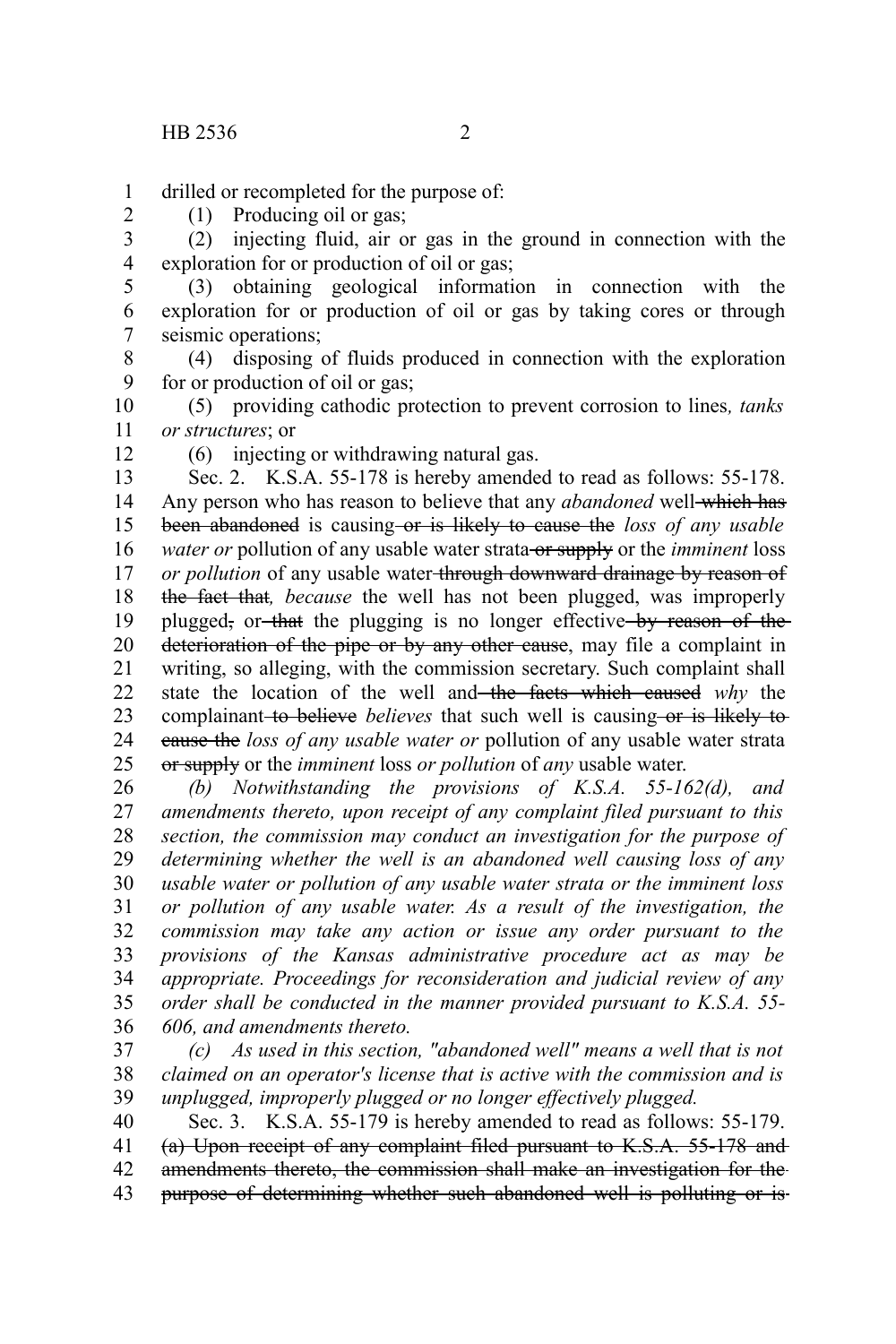likely to pollute any usable water strata or supply or causing the loss of 1

usable water, or the commission may initiate such investigation on its own motion. If the commission determines: 2 3

(1) That such abandoned well is causing or likely to cause such pollution or loss; and 4 5

(2) (A) that no person is legally responsible for the proper care and control of such well; or (B) that the person legally responsible for the care and control of such well is dead, is no longer in existence, is insolvent or cannot be found, then, after completing its investigation, and as funds are available, the commission shall plug, replug or repair such well, or cause it to be plugged, replugged or repaired, in such a manner as to prevent any further pollution or danger of pollution of any usable water strata or supply or loss of usable water, and shall remediate pollution from the well, whenever practicable and reasonable. The cost of the investigation; the plugging, replugging or repair; and the remediation shall be paid by the commission from the well plugging assurance fund or the abandoned oil and gas well fund, as appropriate. 6 7 8 9 10 11 12 13 14 15 16 17

(b) For the purposes of this section, a person who is legally responsible for the proper care and control of an abandoned well shallinclude, but is not limited to, one or more of the following: Any operator of a waterflood or other pressure maintenance program deemed to be causing pollution or loss of usable water; the current or last operator of the lease upon which such well is located, irrespective of whether such operator plugged or abandoned such well; the original operator who plugged or abandoned such well; and any person who without authorization tampers with or removes surface equipment or downhole equipment from an abandoned well. 18 19 20 21 22 23 24 25 26 27

(c) Whenever the commission determines that a well has been abandoned and is causing or is likely to cause pollution of any usable water strata or supply or loss of usable water, and whenever the commission has reason to believe that a particular person is legally responsible for the proper care and control of such well, the commission shall cause such person to come before it at a hearing held in accordance with the provisions of the Kansas administrative procedure act to show cause why the requisite care and control has not been exercised with respect to such well. After such hearing, if the commission finds that the person is legally responsible for the proper care and control of such well and that such well is abandoned, in fact, and is causing or is likely to cause pollution of any usable water strata or supply or loss of usable water, the commission may make any order or orders prescribed in K.S.A. 55-162, and amendments thereto. Proceedings for reconsideration and judicial review of any of the commission's orders may be held pursuant to K.S.A. 55-606, and amendments thereto. 28 29 30 31 32 33 34 35 36 37 38 39 40 41 42 43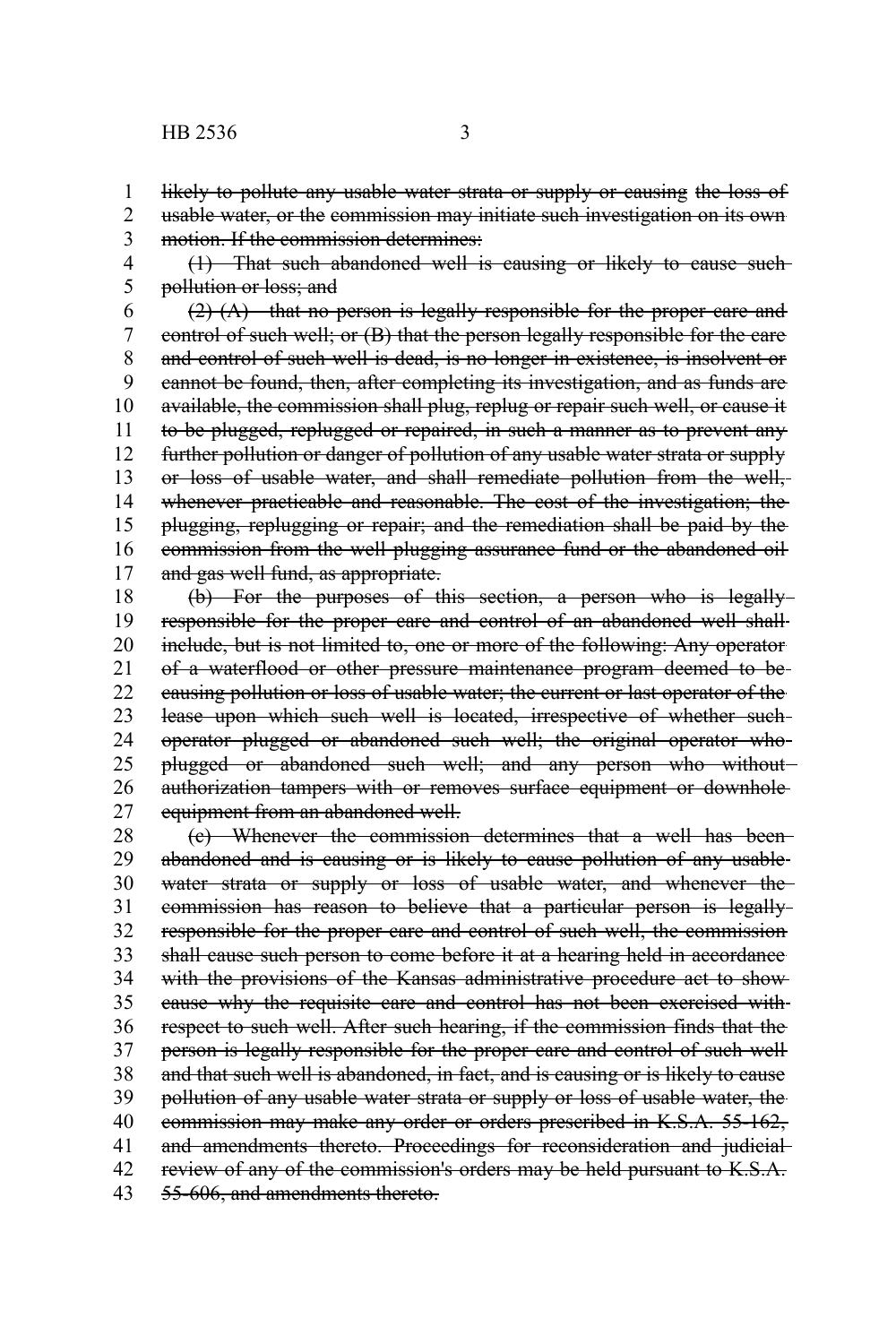(d) For the purpose of this section, any well which has been abandoned, in fact, and has not been plugged pursuant to the rules and regulations in effect at the time of plugging such well shall be and is hereby deemed likely to cause pollution of any usable water strata orsupply. 1 2 3 4 5

(e) For the purpose of this section, the person legally responsible for the proper care and control of an abandoned well shall not include the landowner or surface owner unless the landowner or surface owner has operated or produced the well, has deliberately altered or tampered with such well thereby causing the pollution or has assumed by written contract such responsibility. *(a) If the commission determines that a well is an abandoned well and has reason to believe that any person is legally responsible for the proper care and control of such well, the commission shall cause any such person to come before the commission in accordance with the provisions of the Kansas administrative procedure act. If the commission finds that any person is, in fact, legally responsible for the proper care and control of such well, the commission may issue any orders obligating any such person to plug the well or to otherwise cause such well to be brought into compliance with all rules and regulations of the commission and may order any other remedies as may be just and reasonable. Proceedings for reconsideration and judicial review of any order shall be conducted in the manner provided pursuant to K.S.A. 55- 606, and amendments thereto.* 6 7 8 9 10 11 12 13 14 15 16 17 18 19 20 21 22 23

*(b) A person that is legally responsible for the proper care and control of an abandoned well shall be limited to one or more of the following:* 24 25 26

*(1) Any person, including any operator of an injection well, disposal well or pressure maintenance program, causing pollution or loss of usable water through the well;* 27 28 29

*(2) the most recent operator to produce from or inject or dispose into the well, but if no production or injection has occurred, the person that caused the well to be drilled. A person shall not be legally responsible for a well pursuant to this paragraph if: (A) Such person can demonstrate that the well was physically operating or was in compliance with temporary abandonment regulations immediately before such person transferred or assigned the well to an operator with an active operator's license; and (B) a completed report of transfer was filed pursuant to commission regulations if transferred or assigned after August 28, 1997;* 30 31 32 33 34 35 36 37 38

*(3) the person that most recently accepted responsibility for the well by accepting an assignment or by signing an agreement or other written document, between private parties, in which the person accepted responsibility. Accepting an assignment of a lease, obtaining a new lease or signing an agreement or any other written document between private* 39 40 41 42 43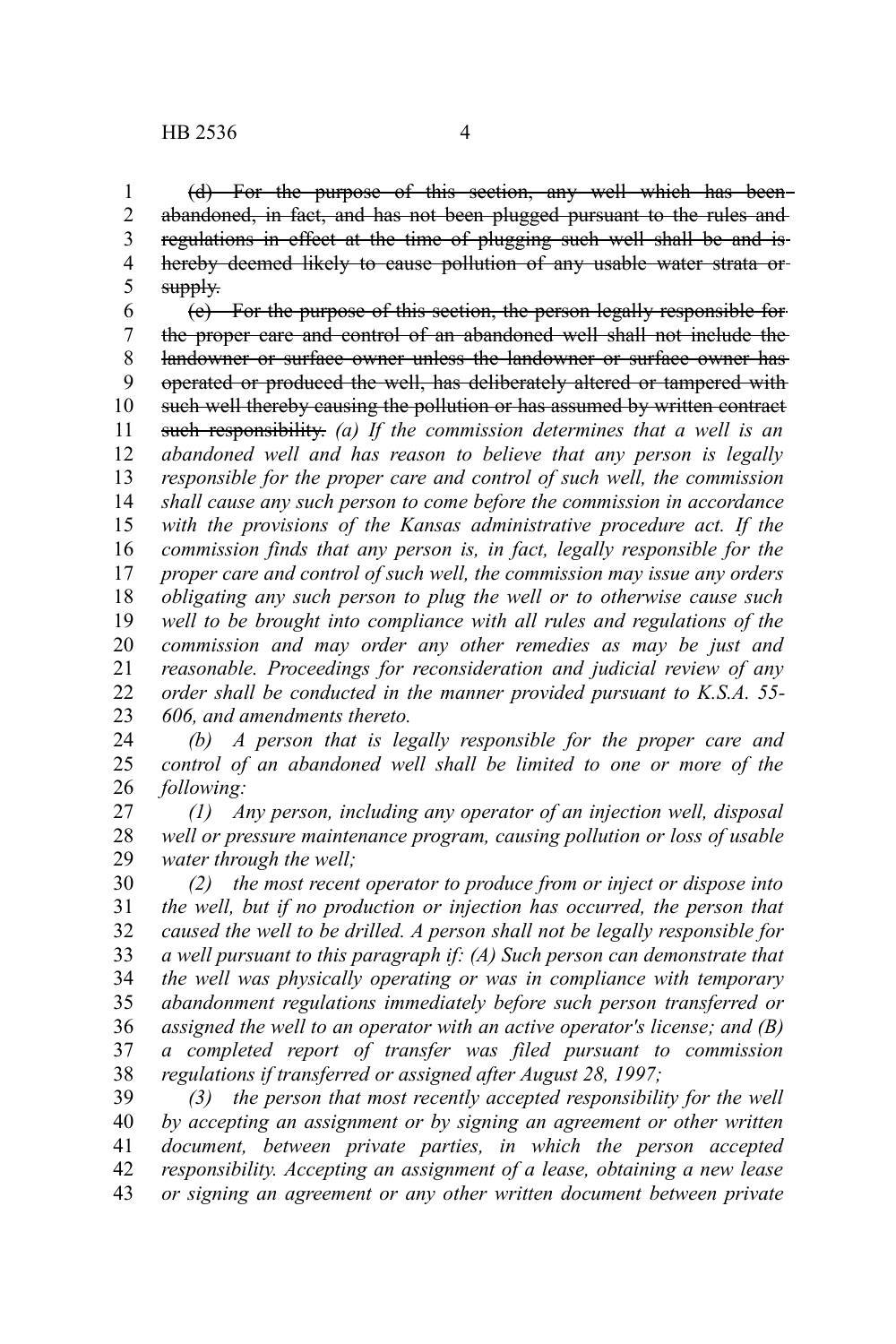*parties shall not in and of itself create responsibility for a well located upon the land covered thereby unless such instrument adequately identifies the well and expressly transfers responsibility for such well;* 1 2 3

*(4) the operator that most recently filed a completed report of transfer with the commission in which such operator accepted responsibility for the well or, if no completed report of transfer has been filed, the operator that most recently filed a well inventory with the commission in which such operator accepted responsibility for the well. Any modification made by commission staff of any such documents shall not alter legal responsibility unless the operator was informed of such modification and approved of the modification in writing;* 4 5 6 7 8 9 10 11

*(5) the operator that most recently plugged the well, if no commission funds were used; and* 12 13

*(6) any person that does any of the following to an abandoned well without authorization from the commission: (A) Tampers with or removes surface or downhole equipment that was physically attached to the well or inside the well bore; (B) intentionally destroys, buries or damages the well; (C) intentionally alters the physical status of the well in a manner that will result in more than a de minimis increase in plugging costs; or (D) conducts any physical operations upon the well.* 14 15 16 17 18 19 20

*(c) If the commission determines that no person is legally responsible for the proper care and control of an abandoned well, or that each legally responsible person is dead, no longer in existence, insolvent or can no longer be found, then the commission shall cause such well to be plugged as funds become available. The cost of such plugging shall be paid by the commission from the abandoned oil and gas well fund created pursuant to K.S.A. 55-192, and amendments thereto.* 21 22 23 24 25 26 27

*(d) The validity of any order issued by the commission prior to July 1, 2020, shall not be affected by the provisions of this section but shall apply to any determination of responsibility regarding any abandoned well.* 28 29 30 31

*(e) As used in this section, "abandoned well" means a well that is not claimed on an operator's license that is active with the commission and is unplugged, improperly plugged or no longer effectively plugged.* 32 33 34

Sec. 4. K.S.A. 55-180 is hereby amended to read as follows: 55-180. (a) The fact that any person has initiated or supported a proceeding before the commission, or has remedied or attempted to remedy the condition of any well under the authority of this act, shall not be construed as an admission of liability or received in evidence against such person in any action or proceeding wherein responsibility for or damages from surface or subsurface pollution, or injury to any usable water or oil-bearing or gasbearing formation, is or may become an issue; nor shall such fact be construed as releasing or discharging any action, cause of action or claim 35 36 37 38 39 40 41 42 43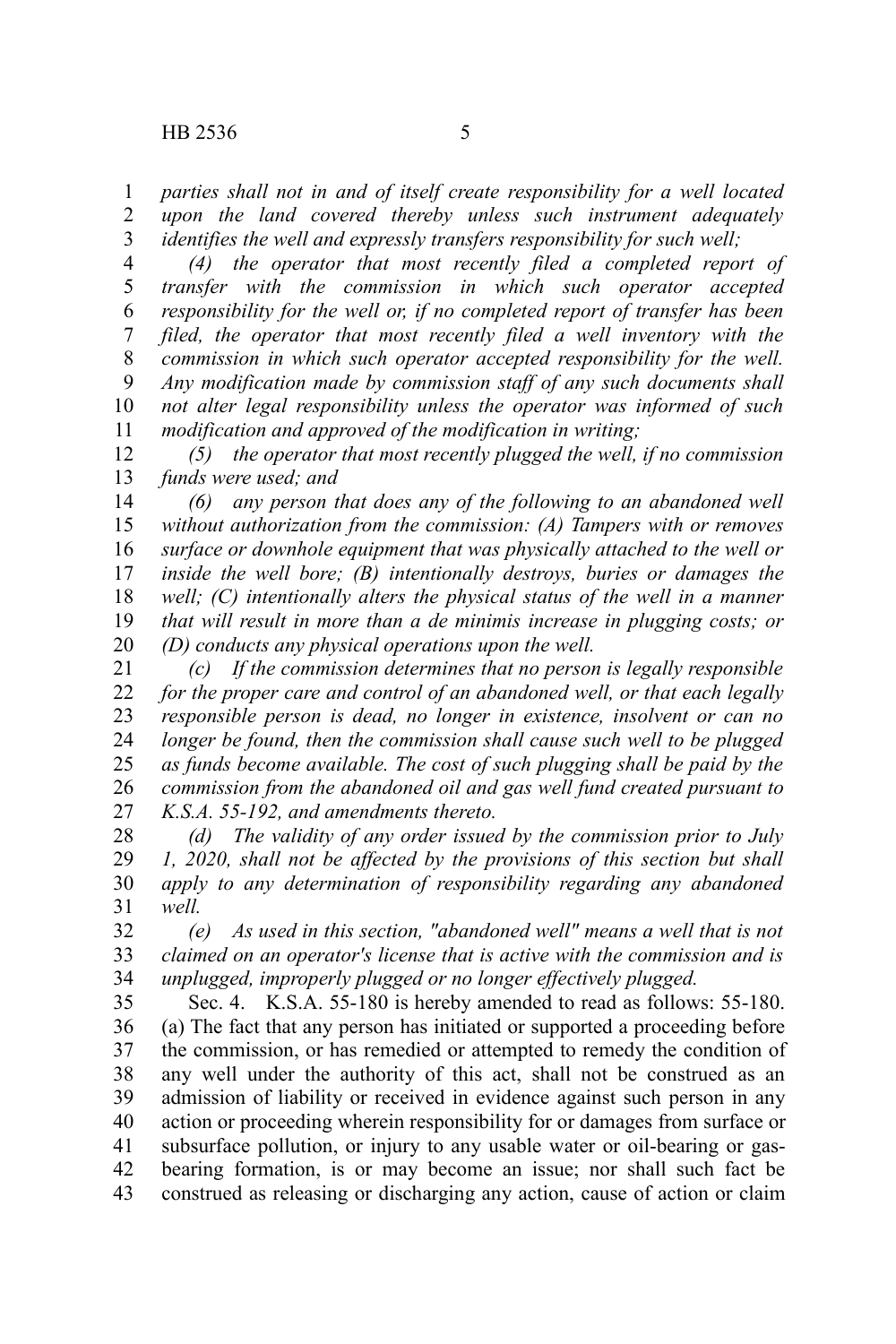against such person existing in favor of any third person for damages to property resulting from surface or subsurface pollution, or injury to any usable water or oil-bearing or gas-bearing formation. 1 2 3

(b) The commission, on its own motion, may initiate an investigation into any pollution problem related to oil and gas activity. In taking such action the commission may require or perform the testing, sampling, monitoring or disposal of any source of groundwater pollution related to oil and gas activities. 4 5 6 7 8

*(c) Any abandoned well may be plugged by any person if such: (1) Person has written consent from a surface owner of the land upon which the well is located or has other legal access to such land; and (2) plugging is done by a person licensed by the commission and in accordance with all rules and regulations of the commission.* 9 10 11 12 13

 $(e)(d)$  The commission or any other person authorized by the commission who has no obligation to plug, replug or repair any abandoned well, but who does so in accordance with the provisions of this act, shall have a cause of action for the reasonable cost and expense incurred in plugging, replugging or repairing the well against any person who is legally responsible for the proper care and control of such well pursuant to the provisions of K.S.A. 55-179, and amendments thereto, and the commission or other person shall have a lien upon the interest of such obligated person in and to the oil and gas rights in the land and equipment located thereon. 14 15 16 17 18 19 20 21 22 23

(d)*(e)* Any moneys recovered by the commission in an action pursuant to subsection  $\left(\frac{e}{d}\right)$  shall be remitted to the state treasurer in accordance with the provisions of K.S.A. 75-4215, and amendments thereto. Upon receipt of each such remittance, the state treasurer shall deposit the entire amount in the state treasury to the credit of the conservation fee fund, well plugging assurance fund or the abandoned oil and gas well fund, as appropriate based on the fund from which the costs incurred by the commission were paid. 24 25 26 27 28 29 30 31

*(f) (1) For any well that has been abandoned for five years or more, any person who has no obligation to plug, replug or repair the well, that causes such well to be plugged may seek reimbursement from the abandoned oil and gas well fund created pursuant to K.S.A. 55-192, and amendments thereto. The commission shall adopt rules and regulations for determining whether, how and to what extent a request for reimbursement shall be granted.* 32 33 34 35 36 37 38

*(2) The provisions of this subsection shall not entitle any person to receive reimbursement for the plugging of any abandoned well that has been abandoned for five years or more unless such reimbursement is approved pursuant to the rules and regulations established by the commission for such purpose.* 39 40 41 42 43